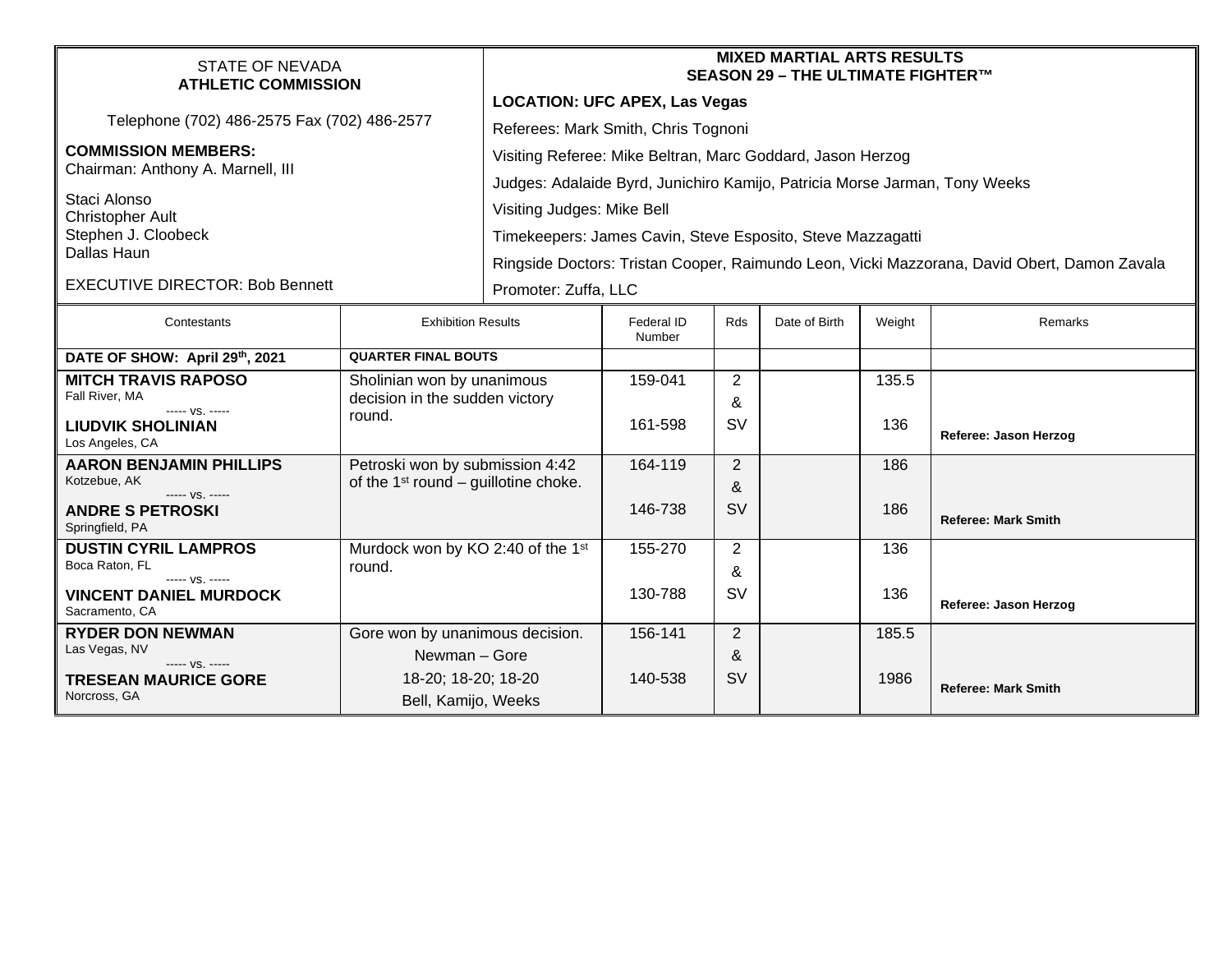| Contestants                       | <b>Exhibition Results</b>                     | Federal ID<br>Number | Rds            | Date of Birth | Weight | Remarks                      |
|-----------------------------------|-----------------------------------------------|----------------------|----------------|---------------|--------|------------------------------|
| DATE OF SHOW: May 6th, 2021       | <b>QUARTER FINAL BOUTS</b>                    |                      |                |               |        |                              |
| <b>RICKY QUINCY TURCIOS</b>       | Turcios won by unanimous                      | 122-150              | 2              |               | 134.5  |                              |
| Spring, TX<br>$--- VS. ---$       | decision in the sudden victory                |                      | &              |               |        |                              |
| <b>DANIEL KEVIN ARGUETA</b>       | round.                                        | 154-633              | <b>SV</b>      |               | 135.0  | Referee: Chris Tognoni       |
| Orland Park, IL                   |                                               |                      |                |               |        |                              |
| <b>BRYAN CHRISTOPHER BATTLE</b>   | Battle won by unanimous decision.             | 153-961              | $\overline{2}$ |               | 185.0  |                              |
| Matthews, NC<br>$--- VS. ---$     | <b>BATTLE – LACHINOV</b>                      |                      | &              |               |        |                              |
| <b>KEMRAN LACHINOV</b>            | 20-18; 20-18; 20-18                           | 144-293              | <b>SV</b>      |               | 186.0  | <b>Referee: Marc Goddard</b> |
| West Springfield, MA              | J. Kamijo, T. Weeks, M. Bell                  |                      |                |               |        |                              |
| <b>BRADY ROBERT HIESTAND</b>      | Hiestand won by split decision in             | 158-157              | 2              |               | 135.0  |                              |
| Medical Lake, WA<br>$--- VS. ---$ | the sudden victory round.                     |                      | &              |               |        |                              |
| <b>JOSH RETTINGHOUSE</b>          |                                               |                      | <b>SV</b>      |               |        |                              |
| Spokane, WA                       |                                               | 122-461              |                |               | 135.0  | Referee: Chris Tognoni       |
| <b>GILBERT URBINA</b>             | Urbina won by submission 2:56 of              | 139-157              | $\overline{2}$ |               | 185.5  |                              |
| Mercedes, TX<br>$--- VS. ---$     | the 1 <sup>st</sup> round – Rear naked choke. |                      | &              |               |        |                              |
| <b>MICHAEL DAVID GILLMORE</b>     |                                               | 141-388              | <b>SV</b>      |               | 185.5  |                              |
| Charlotte, MI                     |                                               |                      |                |               |        | <b>Referee: Marc Goddard</b> |

### **MIXED MARTIAL ARTS RESULTS**

### **SEASON 29 THE ULTIMATE FIGHTER ®**

**PAGE TWO**